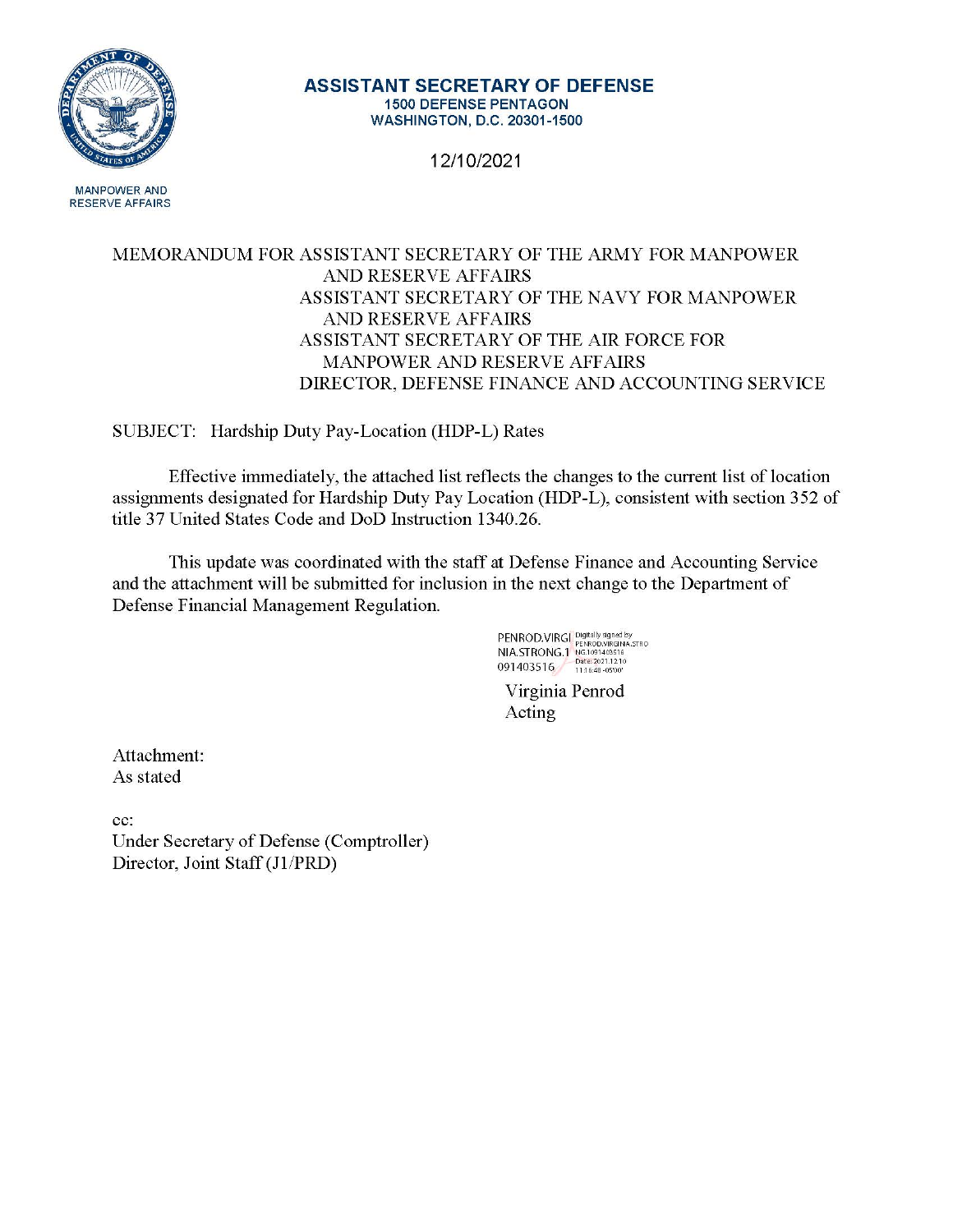| <b>Country Name</b>                                     | <b>Post Name</b>                         | <b>Current Hardship</b><br>Amount | Proposed<br>Duty Pay-Location Hardship Duty Pay-<br><b>Location Amount</b> | <b>Explanation of Changes</b>                                     | <b>Effective</b><br><b>Date</b> |
|---------------------------------------------------------|------------------------------------------|-----------------------------------|----------------------------------------------------------------------------|-------------------------------------------------------------------|---------------------------------|
| <b>AFGHANISTAN</b>                                      | <b>ALL</b>                               | \$150                             | \$150                                                                      | IMMINENT DANGER PAY AUTHORIZED                                    |                                 |
| ALBANIA                                                 | ALL                                      | \$150                             | \$150                                                                      | (REDUCES HDP-L TO \$100)<br><b>NO CHANGE</b>                      |                                 |
| <b>ALGERIA</b>                                          | <b>ALL</b>                               | \$150                             | \$150                                                                      | IMMINENT DANGER PAY AUTHORIZED<br>(REDUCES HDP-L TO \$100)        |                                 |
| AMERICAN SAMOA                                          | <b>ALL</b>                               | \$50                              | \$50                                                                       | <b>NO CHANGE</b>                                                  |                                 |
| ANGOLA                                                  | <b>ALL</b>                               | \$150                             | \$150                                                                      | <b>NO CHANGE</b>                                                  |                                 |
| ANTARCTIC REGION POSTS<br><b>ANTIGUA AS</b>             | ANTARCTIC REGION POSTS<br><b>OTHER</b>   | \$150<br>\$50                     | \$150<br>\$50                                                              | <b>NO CHANGE</b><br><b>NO CHANGE</b>                              |                                 |
| ARCTIC CIRCLE POSTS                                     | ARCTIC CIRCLE POSTS                      | \$150                             | \$150                                                                      | <b>NO CHANGE</b>                                                  |                                 |
| ARGENTINA<br>ARGENTINA                                  | <b>BUENOS AIRES</b><br><b>OTHER</b>      | \$50<br>\$0                       | \$50<br>\$0                                                                | <b>NO CHANGE</b><br><b>NO CHANGE</b>                              |                                 |
| ARMENIA                                                 | ALL                                      | \$150                             | \$150                                                                      | <b>NO CHANGE</b>                                                  |                                 |
| <b>ARUBA</b>                                            | <b>ALL</b>                               | \$0                               | \$50                                                                       | <b>INCREASE OF \$50</b>                                           | $1-Jan-22$                      |
| <b>ASCENSION AAF</b><br><b>AUSTRALIA</b>                | <b>ALL</b><br><b>ALICE SPRINGS</b>       | \$150<br>\$50                     | \$150<br>\$50                                                              | <b>NO CHANGE</b><br>NO CHANGE                                     |                                 |
| <b>AUSTRALIA</b>                                        | <b>OTHER</b>                             | \$0                               | \$0                                                                        | <b>NO CHANGE</b>                                                  |                                 |
| <b>AZERBAIJAN</b>                                       | <b>ALL</b>                               | \$150                             | \$150                                                                      | IMMINENT DANGER PAY AUTHORIZED<br>(REDUCES HDP-L TO \$100)        |                                 |
| <b>BAHAMAS</b>                                          | <b>ALL</b>                               | \$50                              | \$50                                                                       | <b>NO CHANGE</b>                                                  |                                 |
| <b>BAHRAIN</b><br>BANGLADESH                            | <b>ALL</b><br><b>ALL</b>                 | \$100<br>\$150                    | \$100<br>\$150                                                             | <b>NO CHANGE</b><br><b>NO CHANGE</b>                              |                                 |
| <b>BARBADOS</b>                                         | <b>ALL</b>                               | \$50                              | \$50                                                                       | <b>NO CHANGE</b>                                                  |                                 |
| <b>BELARUS</b><br><b>BELIZE</b>                         | <b>ALL</b><br><b>ALL</b>                 | \$100<br>\$150                    | \$100<br>\$100                                                             | <b>NO CHANGE</b><br><b>REDUCED BY \$50</b>                        | 1-Mar-22                        |
| <b>BENIN</b>                                            | ALL                                      | \$150                             | \$150                                                                      | <b>NO CHANGE</b>                                                  |                                 |
| <b>BOLIVIA</b>                                          | <b>COCHABAMBA</b>                        | \$50                              | \$0                                                                        | <b>REDUCED BY \$50</b>                                            | 1-Mar-22                        |
| <b>BOLIVIA</b><br><b>BOLIVIA</b>                        | <b>LA PAZ</b><br><b>OTHER</b>            | \$150<br>\$150                    | \$100<br>\$100                                                             | <b>REDUCED BY \$50</b><br><b>REDUCED BY \$50</b>                  | 1-Mar-22<br>$1-Mar-22$          |
| <b>BOLIVIA</b>                                          | <b>SANTA CRUZ</b>                        | \$50                              | \$0                                                                        | <b>REDUCED BY \$50</b>                                            | $1-Mar-22$                      |
| <b>BOSNIA AND HERZEGOVINA</b><br>BOSNIA AND HERZEGOVINA | <b>BANJA LUKA</b><br><b>OTHER</b>        | \$100<br>\$100                    | \$150<br>\$100                                                             | <b>INCREASE OF \$50</b><br>NO CHANGE                              | $1-Jan-22$                      |
| <b>BOTSWANA</b>                                         | <b>ALL</b>                               | \$100                             | \$50                                                                       | <b>REDUCED BY \$50</b>                                            | $1-Mar-22$                      |
| <b>BRAZIL</b>                                           | <b>FORTALEZA</b>                         | \$50                              | \$0                                                                        | <b>REDUCED BY \$50</b>                                            | $1-Mar-22$                      |
| <b>BRAZIL</b><br><b>BRAZIL</b>                          | <b>OTHER</b><br>RECIFE, PERNAMBUCO       | \$0<br>\$50                       | \$50<br>\$100                                                              | <b>INCREASE OF \$50</b><br><b>INCREASE OF \$50</b>                | $1-Jan-22$<br>$1-Jan-22$        |
| <b>BRAZIL</b>                                           | <b>CAMPINAS</b>                          | \$0                               | \$0                                                                        | <b>NO CHANGE</b>                                                  |                                 |
| <b>BRUNEI</b><br><b>BULGARIA</b>                        | <b>ALL</b><br>ALL                        | \$50<br>\$50                      | \$100<br>\$50                                                              | <b>INCREASE OF \$50</b><br>NO CHANGE                              | $1-Jan-22$                      |
| <b>BURKINA FASO</b>                                     | <b>ALL</b>                               | \$150                             | \$150                                                                      | <b>NO CHANGE</b>                                                  |                                 |
| <b>BURMA</b><br><b>BURUNDI</b>                          | ALL<br><b>ALL</b>                        | \$150<br>\$100                    | \$150<br>\$150                                                             | <b>NO CHANGE</b><br><b>INCREASE OF \$50</b>                       | $1-Jan-22$                      |
| CAMBODIA                                                | <b>ALL</b>                               | \$150                             | \$150                                                                      | <b>NO CHANGE</b>                                                  |                                 |
| <b>CAMEROON</b>                                         | <b>ALL</b>                               | \$150                             | \$150                                                                      | <b>IMMINENT DANGER PAY AUTHORIZED</b>                             |                                 |
| CANADA                                                  | <b>OTHER</b>                             | \$0                               | \$0                                                                        | (REDUCES HDP-L TO \$100)<br><b>NO CHANGE</b>                      |                                 |
| CANADA                                                  | NORTHWEST TERRITORY                      | \$150                             | \$150                                                                      | <b>NO CHANGE</b>                                                  |                                 |
| <b>CAPE VERDE</b><br>CENTRAL AFRICAN REPUBLIC           | <b>ALL</b><br><b>ALL</b>                 | \$150<br>\$150                    | \$150<br>\$150                                                             | <b>NO CHANGE</b><br><b>NO CHANGE</b>                              |                                 |
| <b>CHAD</b>                                             | <b>ALL</b>                               | \$150                             | \$150                                                                      | IMMINENT DANGER PAY AUTHORIZED                                    |                                 |
| <b>CHAGOS ARCHIPELAGO</b>                               | <b>ALL</b>                               | \$150                             | \$50                                                                       | (REDUCES HDP-L TO \$100)<br><b>REDUCED BY \$100</b>               | $1-Mar-22$                      |
| <b>CHILE</b>                                            | ALL                                      | \$0                               | \$50                                                                       | <b>INCREASE OF \$50</b>                                           | $1-Jan-22$                      |
| <b>CHINA</b><br><b>CHINA</b>                            | <b>GUANGZHOU</b><br><b>BEIJING</b>       | \$100<br>\$100                    | \$50<br>\$150                                                              | <b>REDUCED BY \$50</b><br><b>INCREASE OF \$50</b>                 | $1-Mar-22$<br>$1-Jan-22$        |
| <b>CHINA</b>                                            | <b>KUNMING</b>                           | \$0                               | \$0                                                                        | <b>NO CHANGE</b>                                                  |                                 |
| <b>CHINA</b><br><b>CHINA</b>                            | <b>OTHER</b><br>SHANGHAI                 | \$150                             | \$150                                                                      | NO CHANGE<br><b>NO CHANGE</b>                                     |                                 |
| <b>COLOMBIA</b>                                         | <b>ALL</b>                               | \$50<br>\$100                     | \$50<br>\$50                                                               | <b>REDUCED BY \$50</b>                                            | $1-Mar-22$                      |
| <b>COSTA RICA</b>                                       | <b>OTHER</b>                             | \$50                              | \$50                                                                       | NO CHANGE                                                         |                                 |
| <b>COSTA RICA</b><br>COTE D'IVOIRE                      | SAN JOSE<br>ALL                          | \$0<br>\$150                      | \$0<br>\$150                                                               | NO CHANGE<br>NO CHANGE                                            |                                 |
| <b>CUBA</b>                                             | <b>GUANTANAMO BAY (OTHER)</b>            | \$100                             | \$50                                                                       | <b>REDUCED BY \$50</b>                                            | $1-Mar-22$                      |
| <b>CUBA</b>                                             | JTF GUANTANAMO BAY (DETENTION<br>DETAIL) | \$150                             | \$150                                                                      | <b>IMMINENT DANGER PAY AUTHORIZED</b><br>(REDUCES HDP-L TO \$100) |                                 |
| <b>CUBA</b>                                             | <b>JTF GUANTANAMO BAY</b>                | \$150                             | \$150                                                                      | NO CHANGE                                                         |                                 |
| <b>CUBA</b><br><b>CUBA</b>                              | <b>HAVANA</b><br><b>OTHER</b>            | \$150<br>\$50                     | \$150<br>\$50                                                              | NO CHANGE<br>NO CHANGE                                            |                                 |
| <b>CURACAO</b>                                          | <b>ALL</b>                               | \$0\$                             | \$50                                                                       | <b>INCREASE OF \$50</b>                                           | $1-Jan-22$                      |
| DEMOCRATIC REPUBLIC OF THE CONGO                        | <b>ALL</b>                               | \$150                             | \$150                                                                      | IMMINENT DANGER PAY AUTHORIZED                                    |                                 |
|                                                         |                                          |                                   |                                                                            | (REDUCES HDP-L TO \$100)<br>IMMINENT DANGER PAY AUTHORIZED        |                                 |
| <b>DJIBOUTI</b>                                         | <b>ALL</b>                               | \$150                             | \$150                                                                      | (REDUCES HDP-L TO \$100)                                          |                                 |
| <b>DOMINICAN REPUBLIC</b><br><b>EAST TIMOR</b>          | <b>ALL</b><br>ALL                        | \$100<br>\$150                    | \$50<br>\$150                                                              | <b>REDUCED BY \$50</b><br>NO CHANGE                               | $1-Mar-22$                      |
| <b>ECUADOR</b>                                          | <b>ALL</b>                               | \$50                              | \$100                                                                      | <b>INCREASE OF \$50</b>                                           | $1-Jan-22$                      |
| <b>EGYPT</b>                                            | <b>ALL</b>                               | \$150                             | \$150                                                                      | IMMINENT DANGER PAY AUTHORIZED<br>(REDUCES HDP-L TO \$100)        |                                 |
| <b>EL SALVADOR</b>                                      | <b>ALL</b>                               | \$100                             | \$100                                                                      | NO CHANGE                                                         |                                 |
| EQUATORIAL GUINEA                                       | ALL                                      | \$150                             | \$150                                                                      | NO CHANGE                                                         |                                 |
| <b>ERITREA</b><br><b>ESTONIA</b>                        | <b>ALL</b><br><b>ALL</b>                 | \$150<br>\$50                     | \$150<br>\$0                                                               | INCREASE OF \$50 (IDP REMOVED)<br><b>REDUCED BY \$50</b>          | $1-Jan-22$<br>$1-Mar-22$        |
| <b>ESWATINI</b>                                         | <b>ALL</b>                               | \$0                               | \$100                                                                      | <b>INCREASE OF \$100</b>                                          | $1-Jan-22$                      |
| <b>ETHIOPIA</b>                                         | <b>ALL</b>                               | \$150                             | \$150                                                                      | IMMINENT DANGER PAY AUTHORIZED<br>(REDUCES HDP-L TO \$100)        |                                 |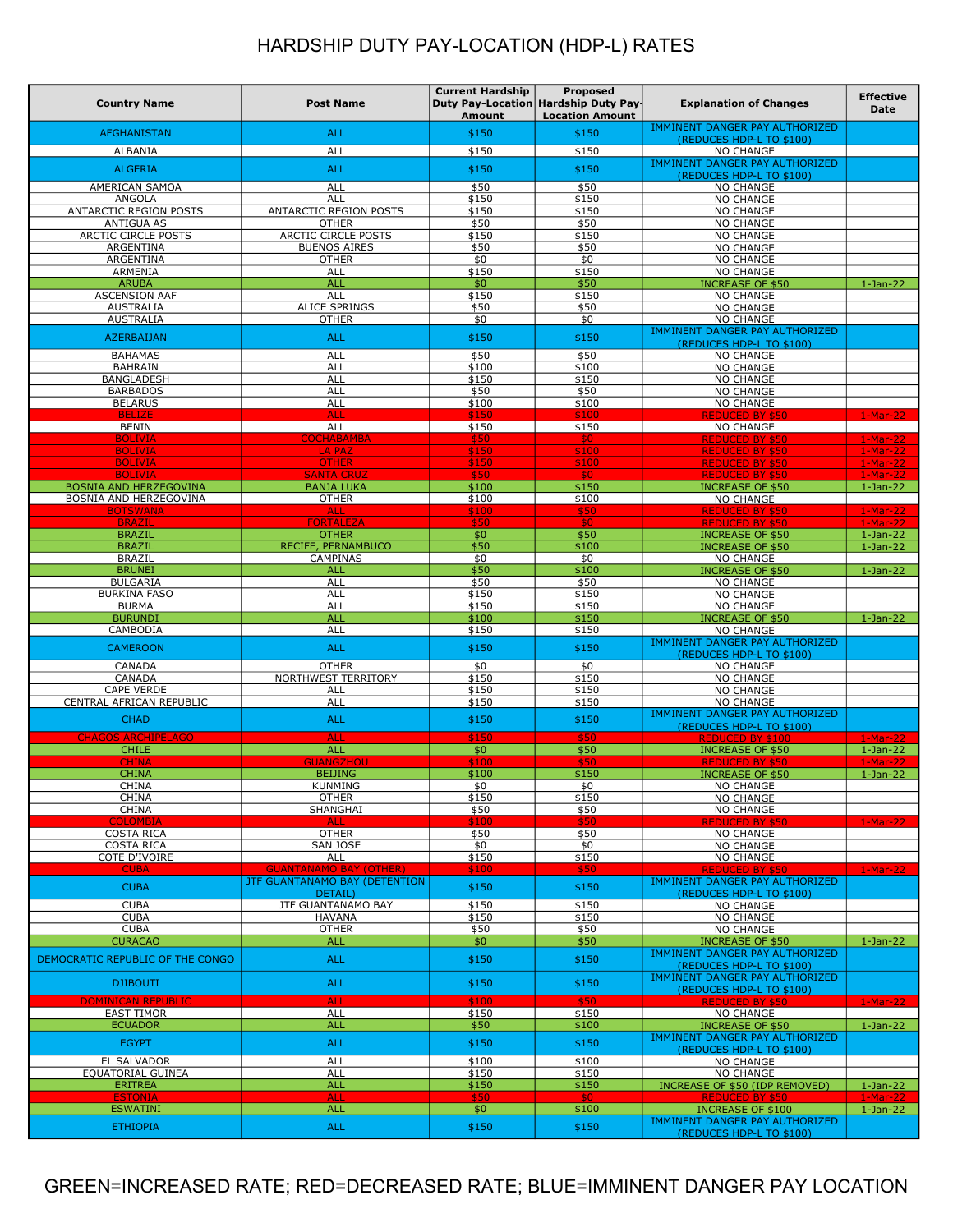| FIJI                       | <b>ALL</b>              | \$100 | \$100 | <b>NO CHANGE</b>                      |            |
|----------------------------|-------------------------|-------|-------|---------------------------------------|------------|
| <b>GABON</b>               | ALL                     | \$150 | \$150 | <b>NO CHANGE</b>                      |            |
| <b>GAMBIA</b>              | ALL                     | \$150 | \$150 | <b>NO CHANGE</b>                      |            |
| GEORGIA                    | <b>ALL</b>              | \$100 | \$50  | <b>REDUCED BY \$50</b>                | $1-Mar-22$ |
| <b>GHANA</b>               | ALL                     | \$150 | \$150 | <b>NO CHANGE</b>                      |            |
| <b>GREECE</b>              | <b>ALL</b>              | \$50  | \$0   | <b>REDUCED BY \$50</b>                | $1-Mar-22$ |
| <b>GREENLAND</b>           | <b>ALL</b>              | \$150 | \$150 | <b>NO CHANGE</b>                      |            |
|                            |                         |       |       |                                       |            |
| <b>GRENADA</b>             | ALL                     | \$50  | \$50  | <b>NO CHANGE</b>                      |            |
| <b>GUATEMALA</b>           | <b>GUATEMALA CITY</b>   | \$100 | \$100 | <b>NO CHANGE</b>                      |            |
| <b>GUATEMALA</b>           | <b>OTHER</b>            | \$150 | \$150 | <b>NO CHANGE</b>                      |            |
| <b>GUINEA</b>              | ALL                     | \$150 | \$150 | <b>NO CHANGE</b>                      |            |
| GUINEA-BISSAU              | ALL                     | \$150 | \$150 | <b>NO CHANGE</b>                      |            |
| <b>GUYANA</b>              | ALL                     | \$150 | \$150 | <b>NO CHANGE</b>                      |            |
|                            |                         |       |       | IMMINENT DANGER PAY AUTHORIZED        |            |
| <b>HAITI</b>               | <b>ALL</b>              | \$150 | \$150 |                                       |            |
|                            |                         |       |       | (REDUCES HDP-L TO \$100)              |            |
| <b>HONDURAS</b>            | ALL                     | \$150 | \$150 | <b>NO CHANGE</b>                      |            |
| <b>HONG KONG</b>           | <b>ALL</b>              | \$0   | \$50  | <b>INCREASE OF \$50</b>               | $1-Jan-22$ |
| <b>HUNGARY</b>             | <b>BUDAPEST</b>         | \$0   | \$0   | <b>NO CHANGE</b>                      |            |
| <b>HUNGARY</b>             | <b>OTHER</b>            | \$50  | \$50  | <b>NO CHANGE</b>                      |            |
| <b>ICELAND</b>             | KEFLAVIK-GRINDAVIK      | \$0   | \$50  | <b>INCREASE OF \$50</b>               | $1-Jan-22$ |
| <b>ICELAND</b>             | <b>OTHER</b>            | \$50  | \$50  | <b>NO CHANGE</b>                      |            |
| <b>INDIA</b>               | <b>ALL</b>              | \$150 | \$150 | <b>NO CHANGE</b>                      |            |
|                            |                         |       |       |                                       |            |
| <b>INDONESIA</b>           | <b>OTHER</b>            | \$150 | \$150 | INCREASE OF \$50 (IDP REMOVED)        | $1-Jan-22$ |
| <b>INDONESIA</b>           | <b>CENTRAL SULAWESI</b> | \$150 | \$150 | IMMINENT DANGER PAY AUTHORIZED        |            |
|                            |                         |       |       | (REDUCES HDP-L TO \$100)              |            |
|                            |                         |       |       | IMMINENT DANGER PAY AUTHORIZED        |            |
| <b>INDONESIA</b>           | <b>PAPUA</b>            | \$150 | \$150 | (REDUCES HDP-L TO \$100)              |            |
|                            |                         |       |       | IMMINENT DANGER PAY AUTHORIZED        |            |
| <b>IRAQ</b>                | <b>ALL</b>              | \$150 | \$150 |                                       |            |
|                            |                         |       |       | (REDUCES HDP-L TO \$100)              |            |
| <b>ISRAEL</b>              | <b>JERUSALEM</b>        | \$100 | \$100 | IMMINENT DANGER PAY AUTHORIZED        |            |
| <b>ISRAEL</b>              | <b>OTHER</b>            | \$50  | \$50  | IMMINENT DANGER PAY AUTHORIZED        |            |
| <b>ISRAEL</b>              | <b>WEST BANK</b>        | \$100 | \$100 | IMMINENT DANGER PAY AUTHORIZED        |            |
| <b>JAMAICA</b>             | <b>KINGSTON</b>         | \$150 | \$150 | <b>NO CHANGE</b>                      |            |
| <b>JAMAICA</b>             | <b>OTHER</b>            | \$0   | \$0   | <b>NO CHANGE</b>                      |            |
| <b>JORDAN</b>              | <b>ALL</b>              | \$100 | \$100 | IMMINENT DANGER PAY AUTHORIZED        |            |
| <b>KAZAKHSTAN</b>          | <b>OTHER</b>            |       |       |                                       |            |
|                            |                         | \$150 | \$100 | <b>REDUCED BY \$50</b>                | $1-Mar-22$ |
| KAZAKHSTAN                 | <b>ALMATY</b>           | \$100 | \$100 | <b>NO CHANGE</b>                      |            |
| <b>KENYA</b>               | <b>ALL</b>              | \$150 | \$150 | IMMINENT DANGER PAY AUTHORIZED        |            |
|                            |                         |       |       | (REDUCES HDP-L TO \$100)              |            |
| <b>KIRIBATI</b>            | <b>ALL</b>              | \$50  | \$0   | <b>REDUCED BY \$50</b>                | $1-Mar-22$ |
| KOREA, DEMOCRATIC REPUBLIC | <b>ALL</b>              | \$150 | \$150 | <b>NO CHANGE</b>                      |            |
| <b>KOREA, SOUTH</b>        | <b>POHANG</b>           | \$100 | \$50  | <b>REDUCED BY \$50</b>                | $1-Mar-22$ |
|                            |                         |       |       |                                       |            |
| KOREA, SOUTH               | AREA 1                  | \$150 | \$150 | <b>NO CHANGE</b>                      |            |
| KOREA, SOUTH               | <b>BUSAN</b>            | \$0   | \$0   | <b>NO CHANGE</b>                      |            |
| KOREA, SOUTH               | CHANGWON                | \$0   | \$0   | <b>NO CHANGE</b>                      |            |
| KOREA, SOUTH               | CHINHAE                 | \$0   | \$0   | <b>NO CHANGE</b>                      |            |
| KOREA, SOUTH               | $K-16$                  | \$0   | \$0   | <b>NO CHANGE</b>                      |            |
| KOREA, SOUTH               | KIMHAE                  | \$0   | \$0   | <b>NO CHANGE</b>                      |            |
| KOREA, SOUTH               | KIMPO AIRFIELD          | \$0   | \$0   | <b>NO CHANGE</b>                      |            |
|                            |                         |       |       |                                       |            |
| KOREA, SOUTH               | <b>OSAN AB</b>          | \$0   | \$0   | <b>NO CHANGE</b>                      |            |
| KOREA, SOUTH               | <b>OTHER</b>            | \$50  | \$50  | <b>NO CHANGE</b>                      |            |
| KOREA, SOUTH               | PYONGTAEK               | \$0   | \$0   | <b>NO CHANGE</b>                      |            |
| KOREA, SOUTH               | SEOUL                   | \$0   | \$0   | <b>NO CHANGE</b>                      |            |
| KOREA, SOUTH               | SUWON                   | \$0   | \$0   | <b>NO CHANGE</b>                      |            |
| KOREA, SOUTH               | <b>TAEGU</b>            | \$0   | \$0   | <b>NO CHANGE</b>                      |            |
|                            |                         |       |       | IMMINENT DANGER PAY AUTHORIZED        |            |
| <b>KOSOVO</b>              | <b>ALL</b>              | \$150 | \$150 |                                       |            |
|                            |                         |       |       | (REDUCES HDP-L TO \$100)              |            |
| KUWAIT                     | ALL                     | \$50  | \$50  | <b>NO CHANGE</b>                      |            |
| KYRGYZSTAN                 | <b>ALL</b>              | \$150 | \$150 | <b>NO CHANGE</b>                      |            |
| LAOS                       | <b>ALL</b>              | \$150 | \$150 | NO CHANGE                             |            |
| <b>LATVIA</b>              | ALL                     |       | \$0.  | <b>REDUCED BY \$50</b>                | $1-Mar-22$ |
|                            |                         |       |       | IMMINENT DANGER PAY AUTHORIZED        |            |
| <b>LEBANON</b>             | <b>ALL</b>              | \$150 | \$150 | (REDUCES HDP-L TO \$100)              |            |
|                            |                         |       |       |                                       |            |
| <b>LESOTHO</b>             | <b>ALL</b>              | \$100 | \$150 | <b>INCREASE OF \$50</b>               | $1-Jan-22$ |
| LIBERIA                    | <b>ALL</b>              | \$100 | \$150 | <b>INCREASE OF \$50</b>               | $1-Jan-22$ |
| <b>LIBYA</b>               | <b>ALL</b>              | \$150 | \$150 | IMMINENT DANGER PAY AUTHORIZED        |            |
|                            |                         |       |       | (REDUCES HDP-L TO \$100)              |            |
| LITHUANIA                  | ALL                     | \$50  | \$50  | <b>NO CHANGE</b>                      |            |
| MADAGASCAR                 | ALL                     | \$150 | \$150 | <b>NO CHANGE</b>                      |            |
| MALAWI                     | <b>ALL</b>              | \$150 | \$150 | <b>NO CHANGE</b>                      |            |
|                            |                         |       |       |                                       |            |
| <b>MALAYSIA</b>            | <b>ALL</b>              | \$100 | \$100 | <b>IMMINENT DANGER PAY AUTHORIZED</b> |            |
| <b>MALI</b>                | <b>ALL</b>              | \$150 | \$150 | IMMINENT DANGER PAY AUTHORIZED        |            |
|                            |                         |       |       | (REDUCES HDP-L TO \$100)              |            |
| <b>MALTA</b>               | ALL                     | \$50  | \$50  | <b>NO CHANGE</b>                      |            |
| MARSHALL ISLANDS           | <b>MAJURO</b>           | \$150 | \$150 | <b>NO CHANGE</b>                      |            |
| MARSHALL ISLANDS           | <b>OTHER</b>            | \$50  | \$50  | <b>NO CHANGE</b>                      |            |
| MAURITANIA                 | ALL                     | \$150 | \$150 |                                       |            |
|                            |                         |       |       | <b>NO CHANGE</b>                      |            |
| <b>MAURITIUS</b>           | <b>ALL</b>              | \$50  | \$0   | <b>REDUCED BY \$50</b>                | $1-Mar-22$ |
| <b>MEXICO</b>              | <b>MERIDA</b>           | \$100 | \$50  | <b>REDUCED BY \$50</b>                | $1-Mar-22$ |
| <b>MEXICO</b>              | <b>MONTERREY</b>        | \$100 | \$50  | <b>REDUCED BY \$50</b>                | $1-Mar-22$ |
| <b>MEXICO</b>              | <b>NOGALES</b>          | \$100 | \$150 | <b>INCREASE OF \$50</b>               | $1-Jan-22$ |
| <b>MEXICO</b>              | <b>TIJUANA</b>          | \$100 | \$150 | <b>INCREASE OF \$50</b>               | $1-Jan-22$ |
| MEXICO                     | CIUDAD JUAREZ           | \$150 | \$150 | <b>NO CHANGE</b>                      |            |
|                            | <b>CUERNAVACA</b>       |       |       |                                       |            |
| MEXICO                     |                         | \$0   | \$0   | <b>NO CHANGE</b>                      |            |
| MEXICO                     | <b>GUADALAJARA</b>      | \$100 | \$100 | <b>NO CHANGE</b>                      |            |
| MEXICO                     | HERMOSILLO              | \$100 | \$100 | <b>NO CHANGE</b>                      |            |
| MEXICO                     | MATAMOROS               | \$150 | \$150 | <b>NO CHANGE</b>                      |            |
| MEXICO                     | MAZATLAN                | \$50  | \$50  | <b>NO CHANGE</b>                      |            |
|                            |                         |       |       |                                       |            |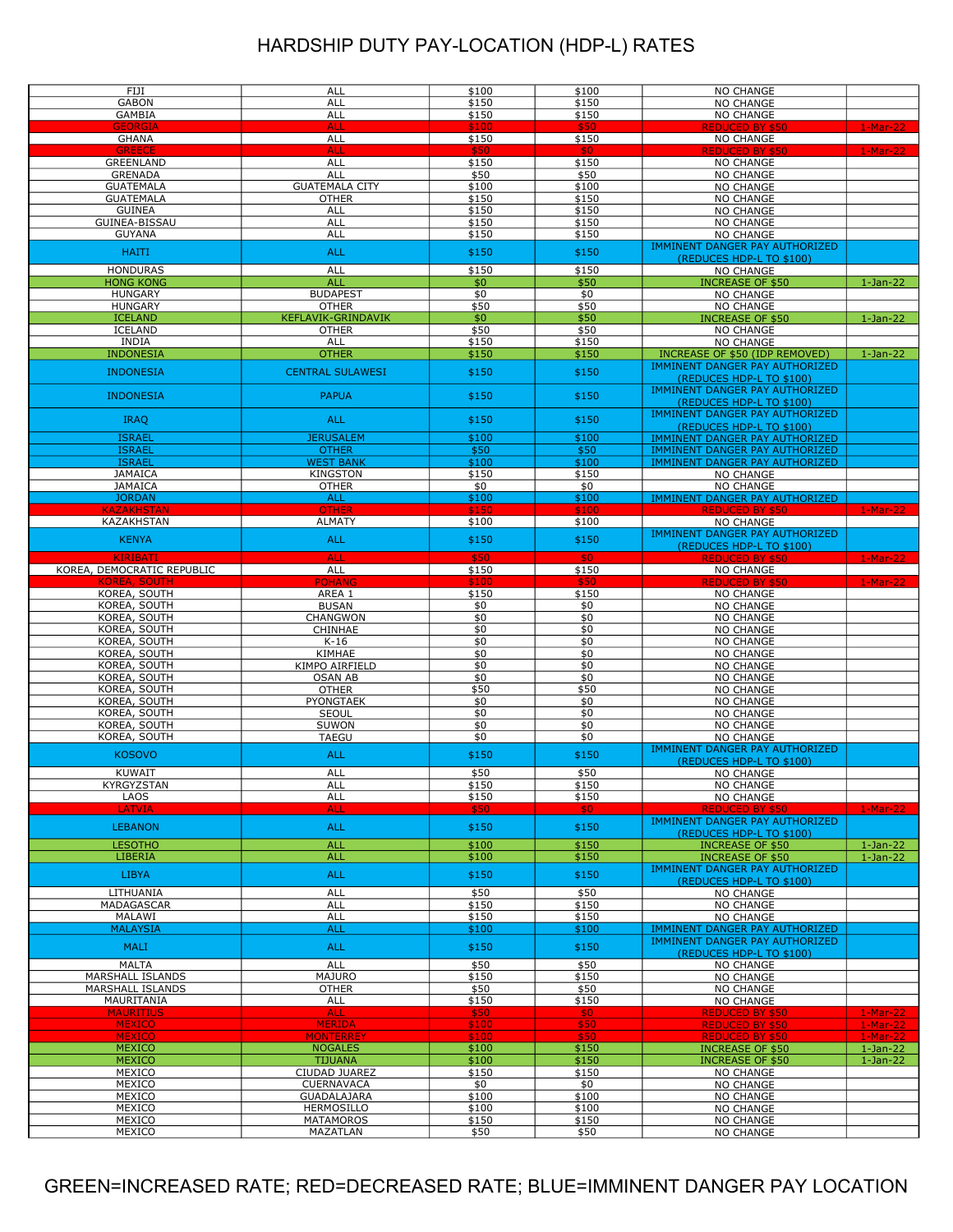| MEXICO                          |                           | \$100         | \$100         |                                       |            |
|---------------------------------|---------------------------|---------------|---------------|---------------------------------------|------------|
|                                 | MEXICO CITY, D.F.         |               |               | NO CHANGE                             |            |
| MEXICO                          | NUEVO LAREDO              | \$150         | \$150         | NO CHANGE                             |            |
| MEXICO                          | <b>OTHER</b>              | \$50          | \$50          | NO CHANGE                             |            |
| MEXICO                          | VERACRUZ                  | \$0           | \$0           | NO CHANGE                             |            |
| MICRONESIA, FEDERATED STATES OF | ALL                       | \$150         | \$150         | NO CHANGE                             |            |
| MOLDOVA                         | <b>ALL</b>                | \$100         | \$100         | NO CHANGE                             |            |
|                                 |                           |               |               |                                       |            |
| MONGOLIA                        | ALL                       | \$150         | \$150         | NO CHANGE                             |            |
| MONTENEGRO                      | <b>OTHER</b>              | \$50          | \$50          | NO CHANGE                             |            |
| MONTENEGRO                      | PODGORICA                 | \$100         | \$100         | NO CHANGE                             |            |
| <b>MOROCCO</b>                  | <b>CASABLANCA</b>         | \$50          | \$100         | <b>INCREASE OF \$50</b>               | $1-Jan-22$ |
| <b>MOROCCO</b>                  | <b>OTHER</b>              | \$0           | \$0           | NO CHANGE                             |            |
| <b>MOROCCO</b>                  | <b>RABAT</b>              | \$50          | \$50          | NO CHANGE                             |            |
|                                 |                           |               |               |                                       |            |
| MOZAMBIQUE                      | ALL                       | \$150         | \$150         | NO CHANGE                             |            |
| NAMIBIA                         | <b>ALL</b>                | \$50          | \$50          | NO CHANGE                             |            |
| <b>NEPAL</b>                    | ALL                       | \$150         | \$150         | NO CHANGE                             |            |
| NICARAGUA                       | <b>ALL</b>                | \$150         | \$150         | NO CHANGE                             |            |
|                                 |                           |               |               | IMMINENT DANGER PAY AUTHORIZED        |            |
| <b>NIGER</b>                    | <b>ALL</b>                | \$150         | \$150         | (REDUCES HDP-L TO \$100)              |            |
| NIGERIA                         | ALL                       | \$150         | \$150         |                                       |            |
|                                 |                           |               |               | <b>NO CHANGE</b>                      |            |
| OMAN                            | <b>MUSCAT</b>             | \$50          | \$50          | NO CHANGE                             |            |
| <b>OMAN</b>                     | <b>OTHER</b>              | \$100         | \$100         | NO CHANGE                             |            |
|                                 |                           |               |               | IMMINENT DANGER PAY AUTHORIZED        |            |
| <b>PAKISTAN</b>                 | <b>ALL</b>                | \$150         | \$150         | (REDUCES HDP-L TO \$100)              |            |
| PALAU                           | <b>ALL</b>                | \$50          | \$50          | NO CHANGE                             |            |
| PANAMA                          | <b>ALL</b>                | \$50          | \$50          |                                       |            |
|                                 |                           |               |               | NO CHANGE                             |            |
| PAPUA NEW GUINEA                | <b>ALL</b>                | \$150         | \$150         | NO CHANGE                             |            |
| PARAGUAY                        | <b>ALL</b>                | \$50          | \$50          | NO CHANGE                             |            |
| PERU                            | ALL                       | \$100         | \$100         | NO CHANGE                             |            |
| PHILIPPINES                     | DAVAO CITY                | \$0           | \$0           | NO CHANGE                             |            |
| PHILIPPINES                     | <b>OTHER</b>              | \$100         | \$100         | NO CHANGE                             |            |
| <b>PHILIPPINES</b>              | <b>ISLAND OF MINDANAO</b> | \$100         | \$100         | IMMINENT DANGER PAY AUTHORIZED        |            |
| <b>PHILIPPINES</b>              | <b>SULU ARCHIPELIGO</b>   | \$100         | \$100         |                                       |            |
|                                 |                           |               |               | IMMINENT DANGER PAY AUTHORIZED        |            |
| <b>PORTUGAL</b>                 | PONTA DELGADA             | \$0           | \$50          | <b>INCREASE OF \$50</b>               | $1-Jan-22$ |
| PORTUGAL                        | <b>OTHER</b>              | \$0           | \$0           | <b>NO CHANGE</b>                      |            |
| QATAR                           | AL UDEID                  | \$50          | \$50          | NO CHANGE                             |            |
| QATAR                           | CAMP AS SAYLIYAH          | \$50          | \$50          | NO CHANGE                             |            |
| QATAR                           | <b>CAMP SNOOPY</b>        | \$50          | \$50          | NO CHANGE                             |            |
| QATAR                           | <b>DOHA</b>               | \$50          | \$50          | NO CHANGE                             |            |
|                                 |                           | \$100         |               |                                       |            |
| QATAR                           | <b>OTHER</b>              |               | \$100         | NO CHANGE                             |            |
| REPUBLIC OF CABO VERDE          | ALL                       | \$150         | \$150         | NO CHANGE                             |            |
| REPUBLIC OF THE CONGO           | <b>ALL</b>                | \$150         | \$150         | NO CHANGE                             |            |
| ROMANIA                         | <b>ALL</b>                | \$50          | \$50          | NO CHANGE                             |            |
| <b>RUSSIA</b>                   | MOSCOW                    | \$100         | \$100         | NO CHANGE                             |            |
| <b>RUSSIA</b>                   | ST. PETERSBURG            | \$100         | \$100         | NO CHANGE                             |            |
| <b>RUSSIA</b>                   | <b>OTHER</b>              | \$150         | \$150         | NO CHANGE                             |            |
|                                 |                           |               |               |                                       |            |
| RWANDA                          | ALL                       | \$100         | \$100         | NO CHANGE                             |            |
| <b>SAMOA</b>                    | ALL                       | \$150         | \$150         | NO CHANGE                             |            |
| SAO TOME AND PRINCIPE           | <b>ALL</b>                | \$150         | \$150         | NO CHANGE                             |            |
|                                 | <b>ALL</b>                |               |               | IMMINENT DANGER PAY AUTHORIZED        |            |
| <b>SAUDI ARABIA</b>             |                           | \$150         | \$150         | (REDUCES HDP-L TO \$100)              |            |
| SENEGAL                         | ALL                       | \$150         | \$150         | <b>NO CHANGE</b>                      |            |
| <b>SERBIA</b>                   | <b>BELGRADE</b>           | \$50          | \$100         | <b>INCREASE OF \$50</b>               | $1-Jan-22$ |
| <b>SERBIA</b>                   | <b>OTHER</b>              | \$100         | \$150         | <b>INCREASE OF \$50</b>               |            |
|                                 |                           |               |               |                                       | $1-Jan-22$ |
| SIERRA LEONE                    | ALL                       | \$150         | \$150         | NO CHANGE                             |            |
| SINGAPORE                       | <b>ALL</b>                | \$0           | \$0           | <b>NO CHANGE</b>                      |            |
| <b>SLOVAKIA</b>                 | <b>ALL</b>                | \$50          | \$0           | <b>REDUCED BY \$50</b>                | $1-Mar-22$ |
| <b>SLOVENIA</b>                 | ALL                       | \$0           | \$0           | <b>NO CHANGE</b>                      |            |
| <b>SOLOMON ISLANDS</b>          | <b>ALL</b>                | \$100         | \$150         | <b>INCREASE OF \$50</b>               | $1-Jan-22$ |
|                                 |                           |               |               | <b>IMMINENT DANGER PAY AUTHORIZED</b> |            |
| <b>SOMALIA</b>                  | <b>ALL</b>                | \$150         | \$150         |                                       |            |
|                                 |                           |               | \$50          | (REDUCES HDP-L TO \$100)              |            |
| SOUTH AFRICA                    | ALL                       | \$50          |               | NO CHANGE                             |            |
| <b>SOUTH SUDAN</b>              | <b>ALL</b>                | \$150         | \$150         | <b>IMMINENT DANGER PAY AUTHORIZED</b> |            |
|                                 |                           |               |               | (REDUCES HDP-L TO \$100)              |            |
| <b>SRI LANKA</b>                | ALL                       | \$100         | \$100         | <b>NO CHANGE</b>                      |            |
| <b>ST LUCIA</b>                 | <b>ALL</b>                | \$0           | \$50          | <b>INCREASE OF \$50</b>               | $1-Jan-22$ |
| <b>SUDAN</b>                    | <b>ALL</b>                | \$100         | \$100         | IMMINENT DANGER PAY AUTHORIZED        |            |
| <b>SURINAME</b>                 | <b>ALL</b>                | \$100         | \$150         | <b>INCREASE OF \$50</b>               | $1-Jan-22$ |
|                                 |                           |               |               | <b>IMMINENT DANGER PAY AUTHORIZED</b> |            |
| <b>SYRIA</b>                    | <b>ALL</b>                | \$150         | \$150         |                                       |            |
|                                 |                           |               |               | (REDUCES HDP-L TO \$100)              |            |
| <b>TAIWAN</b>                   | <b>KAOHSIUNG</b>          | \$50          | \$0\$         | <b>REDUCED BY \$50</b>                | $1-Mar-22$ |
| <b>TAIWAN</b>                   | <b>OTHER</b>              | \$50          | \$50          | NO CHANGE                             |            |
| <b>TAIWAN</b>                   | <b>TAIPEI</b>             | \$0           | \$0           | NO CHANGE                             |            |
| TAJIKISTAN                      | ALL                       | \$150         | \$150         | NO CHANGE                             |            |
| TANZANIA                        |                           | \$150         | \$150         | NO CHANGE                             |            |
| <b>THAILAND</b>                 |                           |               |               | <b>INCREASE OF \$50</b>               | $1-Jan-22$ |
|                                 | ALL                       |               |               |                                       |            |
|                                 | <b>CHIANG MAI</b>         | \$50          | \$100         |                                       |            |
| THAILAND                        | <b>BANGKOK</b>            | \$50          | \$50          | NO CHANGE                             |            |
| THAILAND                        | SONGKHLA                  | \$150         | \$150         | <b>NO CHANGE</b>                      |            |
| THAILAND                        | <b>OTHER</b>              | \$100         | \$100         | NO CHANGE                             |            |
| <b>TOGO</b>                     | <b>ALL</b>                | \$150         | \$150         | NO CHANGE                             |            |
| <b>TRINIDAD AND TOBAGO</b>      | <b>ALL</b>                | \$50          | \$150         | <b>INCREASE OF \$100</b>              | $1-Jan-22$ |
| <b>TUNISIA</b>                  | <b>ALL</b>                | \$100         | \$100         | IMMINENT DANGER PAY AUTHORIZED        |            |
| <b>TURKEY</b>                   | <b>OTHER</b>              |               |               |                                       |            |
|                                 |                           | \$0           | \$50          | <b>INCREASE OF \$50</b>               | $1-Jan-22$ |
| <b>TURKEY</b>                   | <b>ADANA-INCIRLIK</b>     | \$100         | \$100         | IMMINENT DANGER PAY AUTHORIZED        |            |
| <b>TURKEY</b>                   | <b>ANKARA</b>             | \$50          | \$50          | IMMINENT DANGER PAY AUTHORIZED        |            |
| <b>TURKEY</b>                   | <b>GAZIANTEP</b>          | \$100         | \$100         | IMMINENT DANGER PAY AUTHORIZED        |            |
| <b>TURKEY</b>                   | <b>ISTANBUL</b>           | \$50          | \$50          | IMMINENT DANGER PAY AUTHORIZED        |            |
| <b>TURKEY</b><br>TURKMENISTAN   | IZMIR-CIGLI<br>ALL        | \$50<br>\$150 | \$50<br>\$150 | NO CHANGE<br>NO CHANGE                |            |